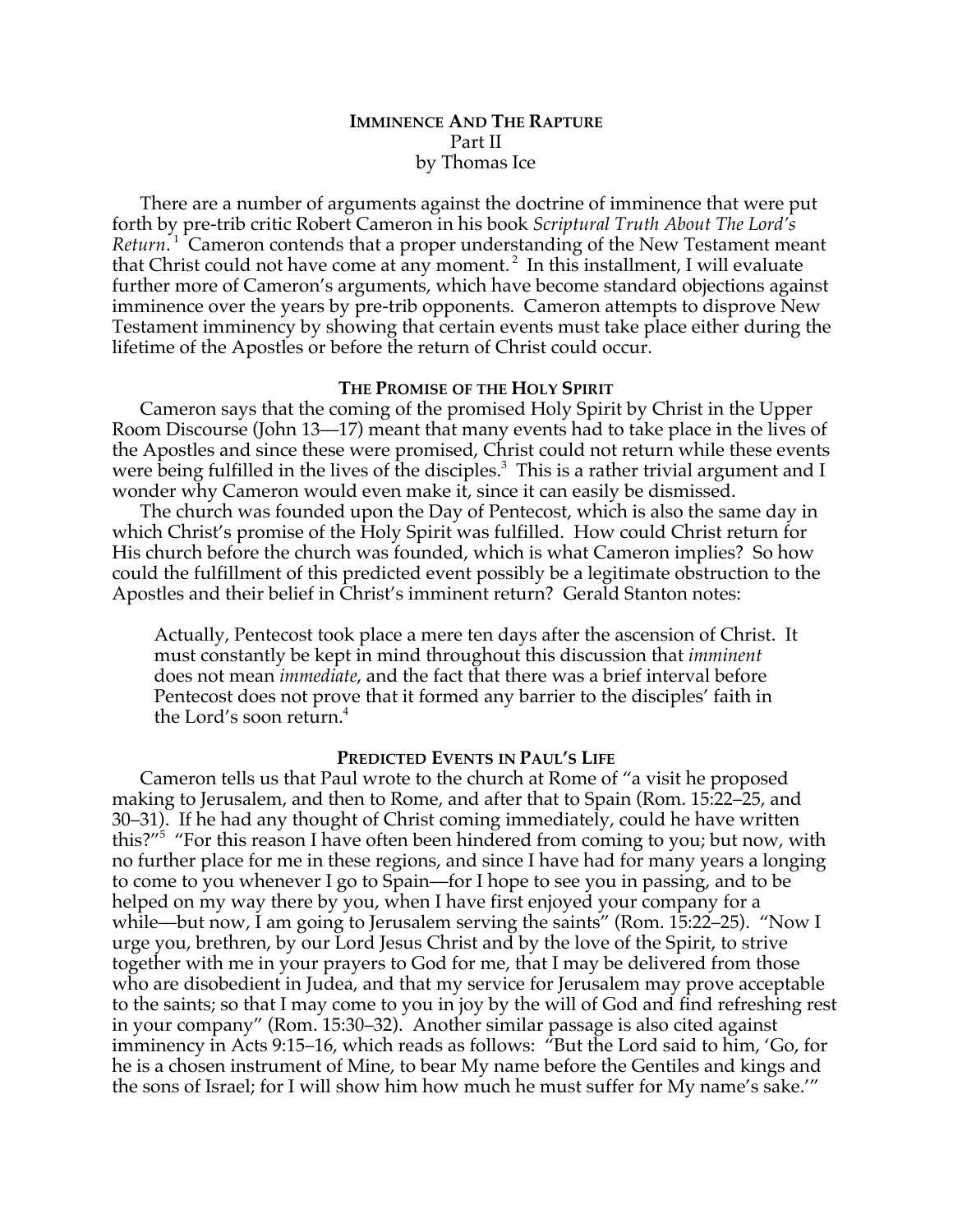When we look at these passages we do not see any thing in them that would contradict with the doctrine of imminency—that Christ could return at any moment. In the Romans 15:22–25 passage, Paul tells them why he has not yet been able to visit them but he has for many years desired to see visit them. Paul further explains in verses 30–32 that Roman believers should pray that he might be released from the circumstances preventing him from coming to visit them in Rome "by the will of God." Nothing in the passage above indicates that Paul's desire to visit not controlled by the will of God. Nothing in this passage says that Paul would absolutely, by the will of God, come to Rome. Paul was seeking the will of God and proper timing for his long desire on this matter. Stanton says,

All of his plans, including these proposed journeys, were contingent on the Lord's leading and the further revelation of God's will for his life. Thus it was that he conditioned his promise to the Ephesians, 'But I will return again unto you, *if God will*' (Acts 18:21). To the Christians at Rome he expressed his desire that 'I might have a prosperous journey *by the will of God* to come to you.' Often he had purposed to come unto them but had been hindered (Rom. 1:9, 10, 13). He wrote plainly to the Corinthians: 'But I will come to you shortly, *if the Lord will*' (I Cor. 4:19).<sup>6</sup>

It is clear that statements like those noted above that appear in the New Testament are under the control of the will of God. The timing of the prophetic events are also under the control of God's will as noted in Acts 1:7, which says, "It is not for you to know times or epochs which the Father has fixed by His own authority." It is reasonable to believe that God will coordinate His plan for history in such a way as to not bring into conflict events in the life of his Apostles with those already scheduled to occur in His prophetic plan. Every indication in the New Testament is that Paul lived his life in such a way as to seek God's will and direction for his life, while at the same time knowing that the rapture could occur at any moment, which would leave undone some of the plans he might have had to spread the message to which he had been commissioned.

In a similar way, the example of Paul shows us that we should plan to live our lives out following the will of God, but at the same time recognizing that Christ could interrupt our life plans with the occurrence of the any-moment rapture. Hey, I sure would not complain if that glorious event were to interrupt the long-range plans that I have. The doctrine of imminence implies the possibility of an any-moment, signless coming by Christ at the rapture. Since it is signless there are no indicators when it will occur, thus, we should plan to live our lives as if we will die, but at the same time each day we are to be waiting for Him since He could come today. This is the example provided by Paul.

#### **INTERVENING EVENTS**

"It is gladly conceded that the next great, direct interference from heaven with the affairs of men will be the Coming of our Lord," declares Cameron. "But then there are so many intervening events predicted that the word 'imminent,' so commonly used at the present day, is certainly inadmissible."7 Posttribulationists say that prophesied events like the destruction of Jerusalem (Matt. 23:29—24:2; Mark 13:1–2; Luke 19:41–44; 21:20–24) had to happen before Christ's return could occur. They are both right and wrong! I would argue that nothing must take place before our Lord's return in the